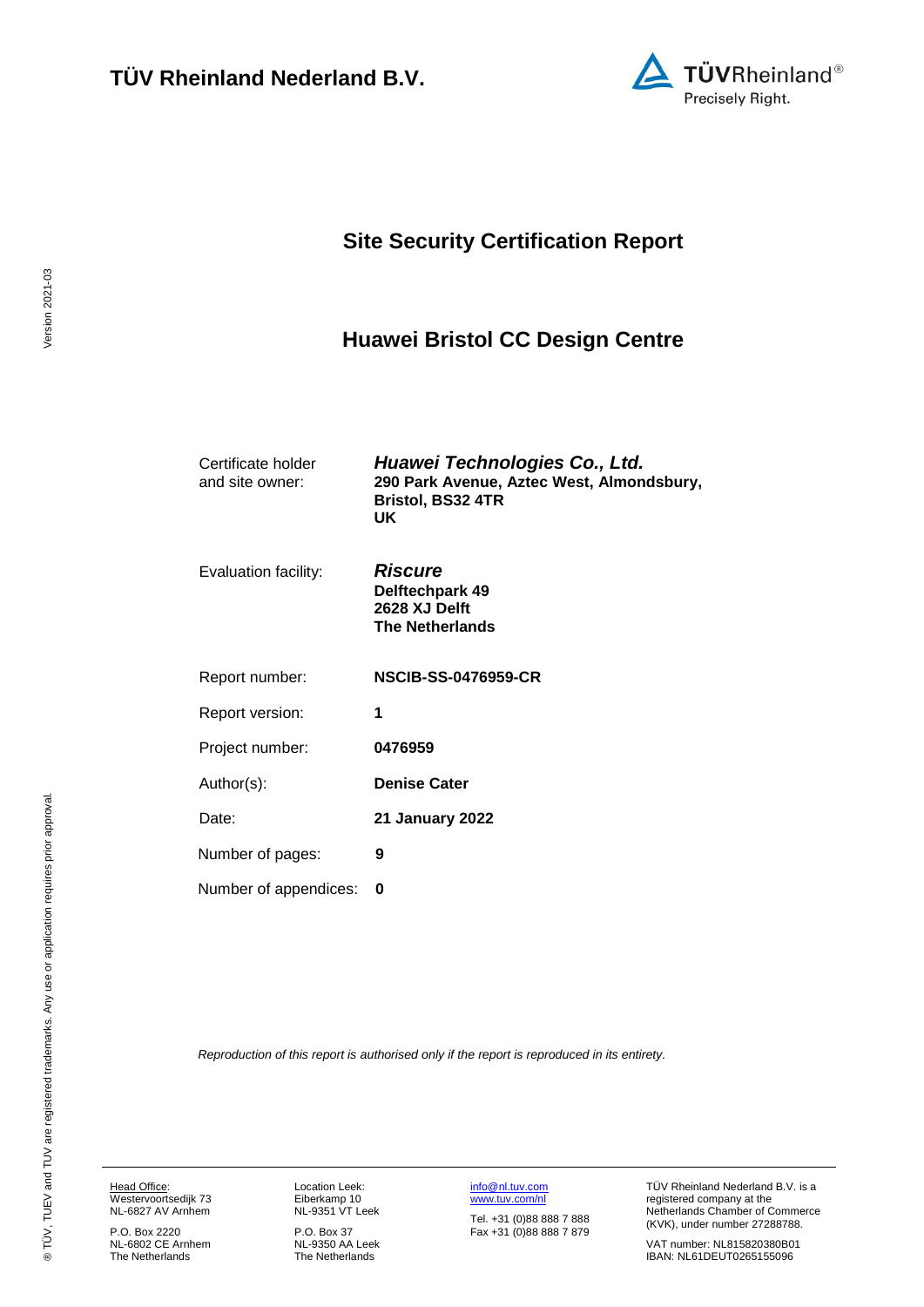

# **CONTENTS**

| <b>Foreword</b>                       |                |
|---------------------------------------|----------------|
| <b>Recognition of the Certificate</b> | 4              |
| 1 Executive Summary                   | 5              |
| 2 Certification Results               | 6              |
| 2.1<br>Site Identification            | 6              |
| 2.2<br>Scope: Physical                | $\,6$          |
| 2.3<br>Scope: Logical                 | 6              |
| <b>Evaluation Approach</b><br>2.4     | 6              |
| <b>Evaluation Results</b><br>2.5      | 6              |
| Comments/Recommendations<br>2.6       | $\overline{7}$ |
| 3 Site Security Target                | 8              |
| <b>Definitions</b><br>4               | 8              |
| <b>Bibliography</b><br>5              | 9              |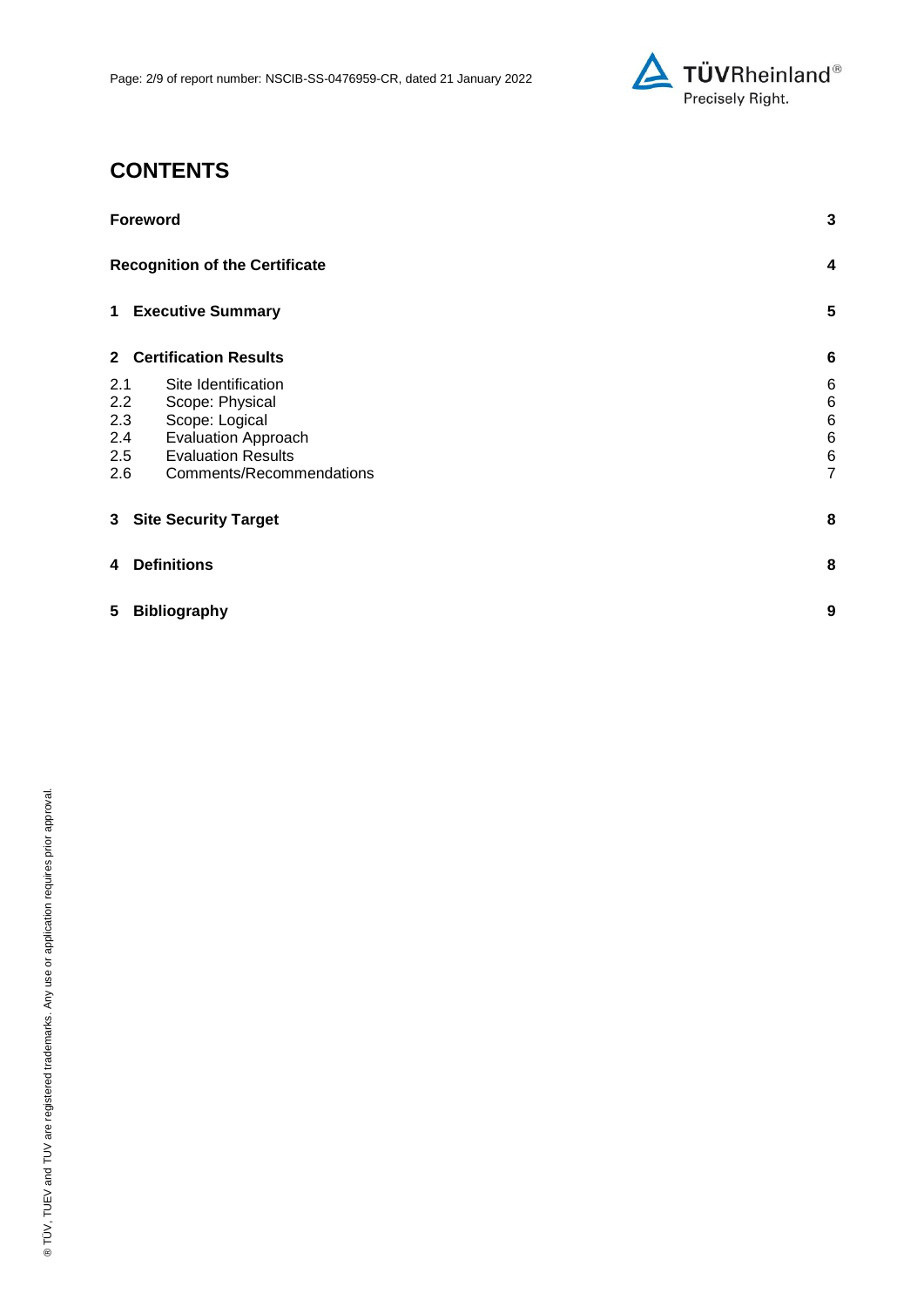

### **Foreword**

The Netherlands Scheme for Certification in the Area of IT Security (NSCIB) provides a third-party evaluation and certification service for determining the trustworthiness of Information Technology (IT) security products. Under this NSCIB, TÜV Rheinland Nederland B.V. has the task of issuing certificates for IT security products, as well as for protection profiles and sites.

Part of the procedure is the technical examination (evaluation) of the product, protection profile or site according to the Common Criteria assessment guidelines published by the NSCIB. Evaluations are performed by an IT Security Evaluation Facility (ITSEF) under the oversight of the NSCIB Certification Body, which is operated by TÜV Rheinland Nederland B.V. in cooperation with the Ministry of the Interior and Kingdom Relations.

An ITSEF in the Netherlands is a commercial facility that has been licensed by TÜV Rheinland Nederland B.V. to perform Common Criteria evaluations; a significant requirement for such a licence is accreditation to the requirements of ISO Standard 17025 "General requirements for the accreditation of calibration and testing laboratories".

By awarding a Common Criteria certificate, TÜV Rheinland Nederland B.V. asserts that the product or site complies with the security requirements specified in the associated (site) security target, or that the protection profile (PP) complies with the requirements for PP evaluation specified in the Common Criteria for Information Security Evaluation. A (site) security target is a requirements specification document that defines the scope of the evaluation activities.

The consumer should review the (site) security target or protection profile, in addition to this certification report, to gain an understanding of any assumptions made during the evaluation, the IT product's intended environment, its security requirements, and the level of confidence (i.e., the evaluation assurance level) that the product or site satisfies the security requirements stated in the (site) security target.

Reproduction of this report is authorised only if the report is reproduced in its entirety.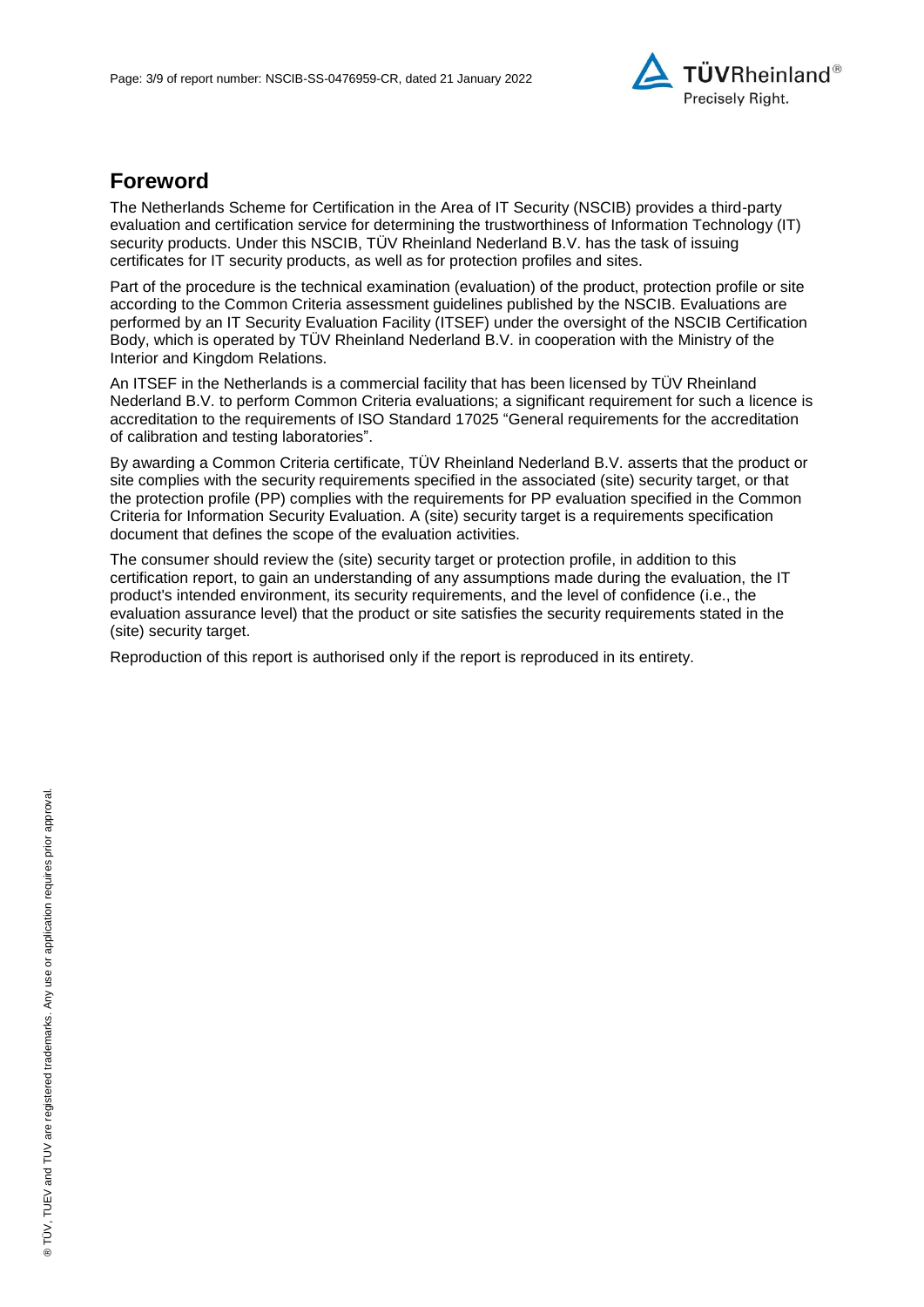

# **Recognition of the Certificate**

At the time of publication, the Common Criteria Recognition Arrangement (CCRA) and the SOG-IS Mutual Recognition Agreement (SOG-IS MRA) do not cover the recognition of Site Certificates. The site-security evaluation process, however, followed all the rules of these agreements and used the agreed supporting document for site certification *[CCDB]*. Therefore, the results of this evaluation and certification procedure can be reused by any scheme in subsequent product evaluations and certification procedures that make use of the certified site.

Presence of the CCRA and SOG-IS logos on this certificate would indicate that the certificate is issued in accordance with the provisions of the CCRA and the SOG-IS MRA and is recognised by the participating nations. The CCRA and the SOG-IS MRA do not cover site certification, however, so these logos are not present on this certificate.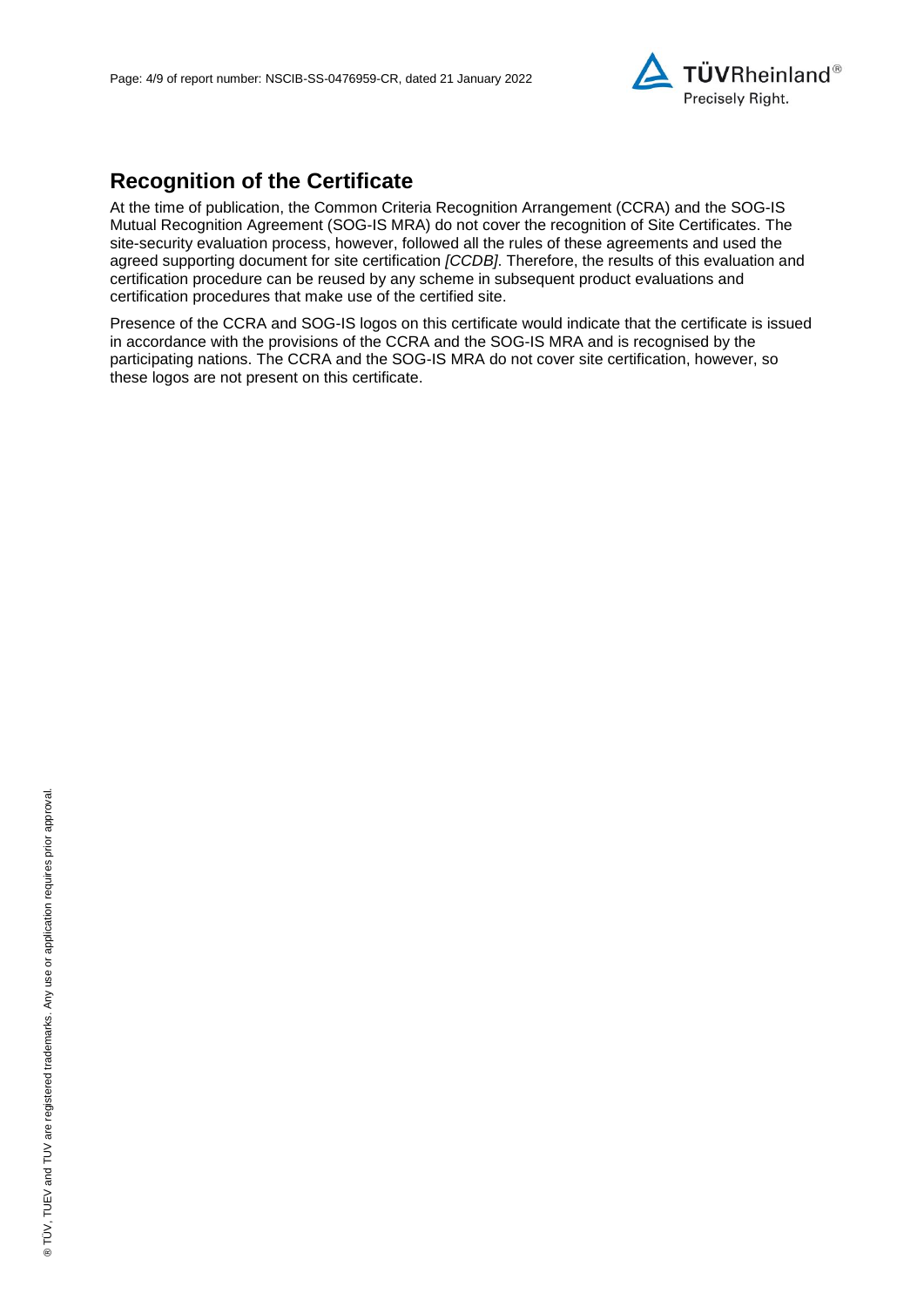

### **1 Executive Summary**

This Certification Report states the outcome of the Common Criteria security evaluation of the [Huawei](#page-0-2)  [Bristol CC Design Centre.](#page-0-2) The operator of the site is [Huawei Technologies Co., Ltd.](#page-0-3) located in Bristol, UK and they also act as the sponsor of the evaluation and certification.

The evaluated site is: [Huawei Bristol CC Design Centre.](#page-0-2)

The site is used by [Huawei Technologies Co., Ltd.](#page-0-3) to participate in the architectural design, development and limited testing of hardware and software for secure IC hardware products. The site is a secure development facility that is responsible for a) architecture of silicon hardware and software, b) architecture and design of embedded firmware intended for incorporation into security sensitive products, and c) limited testing of embedded firmware on chip samples.

To perform its activities, the site is reliant on another Huawei site for remote backup of its servers.

The site activities could be related to Phase 1 and Phase 2 of the seven phases of the Lifecycle Model as defined in *[PP]*.

The site has been evaluated by Riscure B.V. located in Delft, The Netherlands. The evaluation was completed on 21 January 2022 with the approval of the ETR. The certification procedure has been conducted in accordance with the provisions of the Netherlands Scheme for Certification in the Area of IT Security *[NSCIB]*.

The scope of the evaluation is defined by the Site Security Target *[SST]*, which identifies assumptions made during the evaluation and the level of confidence (evaluation assurance level) the site is intended to satisfy for product evaluations. Users of this site certification are advised to verify that their own use of, and interaction with, the site is consistent with the Site Security Target, and to give due consideration to the comments, observations and recommendations in this certification report.

The results documented in the Evaluation Technical Report *[ETR] 1* and *[STAR]<sup>2</sup>* for this site provide sufficient evidence that this site meets the EAL6 assurance components ALC\_CMC.5, ALC\_CMS.5, ALC DVS.2 (at AVA VAN.5 level), and ALC LCD.1.

<span id="page-4-0"></span>The evaluation was conducted using the Common Methodology for Information Technology Security Evaluation, Version 3.1 Revision 5 *[CEM]* and the Supporting Document Guidance: CCDB-2007-11- 001 Site Certification, October 2007, Version 1.0, Revision 1 *[CCDB]*, for conformance to the Common Criteria for Information Technology Security Evaluation, Version 3.1, Revision [5](#page-4-0) *[CC]*.

TÜV Rheinland Nederland B.V., as the NSCIB Certification Body, declares that the evaluation meets all the conditions of the Common Criteria and that the site certificate will be included on the NSCIB Certificates list. Note that the certification results apply only to the specific site, used in the manner defined in the *[SST-Lite]*.

l

<sup>1</sup> The Evaluation Technical Report contains information proprietary to the developer and/or the evaluator, and is not available for public review.

<sup>2</sup> The Site Technical Audit Report contains information necessary to an evaluation lab and certification body for the reuse of the site audit report in a TOE evaluation.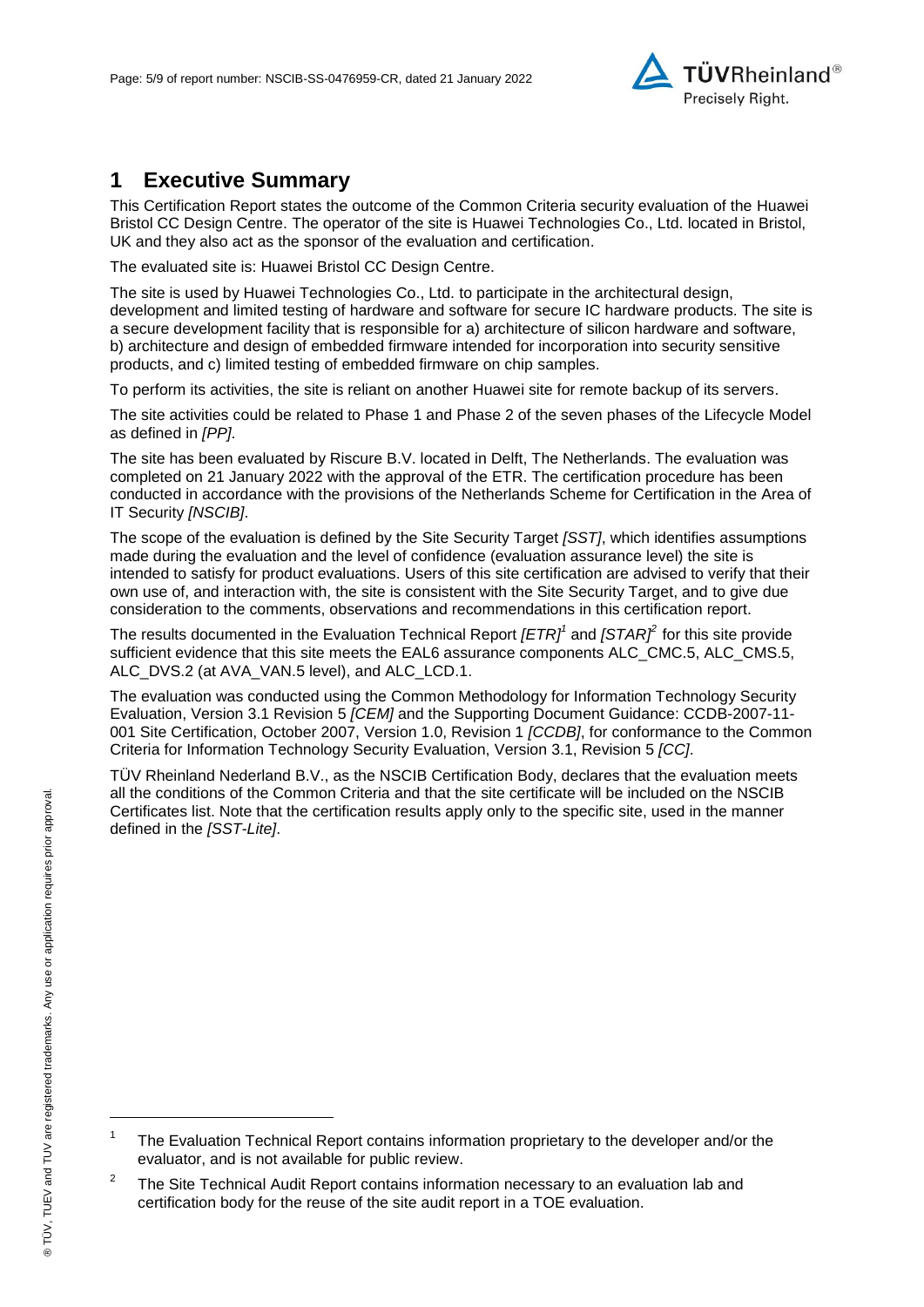

## **2 Certification Results**

#### *2.1 Site Identification*

The Target of Evaluation (TOE) for this evaluation is the [Huawei Bristol CC Design Centre](#page-0-2) located in Bristol, UK.

#### *2.2 Scope: Physical*

This site certification considers the first floor location occupied by [Huawei Technologies Co., Ltd.](#page-0-3) of a (shared) single building.

The area where the relevant activities take place is limited to the Bristol CC Design Centre.

#### *2.3 Scope: Logical*

This site is used for development and testing of software for secure integrated circuits.

- Hardware, firmware and software architecture of security-related silicon IP and subsystems
- Receiving of manufactured prototype and production silicon and associated development boards and tools; management and storage of these assets
- Testing of manufactured silicon and associated firmware
- Curation, management and oversight of security policy and procedures on other Huawei sites which contribute or are involved in the life cycles of Bristol-derived security assets.

For smartcard products, these activities could be related to Phase 1 and/or Phase 2 of the seven phases of the Lifecycle Model in *[PP]*.

Within those phases, the site is involved in:

- $\triangleright$  ALC DVS to control access to the assets (at AVA VAN.5 level)
- $\triangleright$  ALC\_CMC/CMS to handle the site internal documentation and TOE development-related configuration items
- $\triangleright$  ALC\_LCD as part of TOE development and testing.

#### *2.4 Evaluation Approach*

The evaluation is a first evaluation.

In the evaluation all evaluator actions, including a site visit, have been performed. The site visit was performed remotely by the evaluators, with the certifier attending the site in person for the first day of the audit. For assessment of the ALC\_DVS aspects, the Minimum Site Security Requirements *[MSSR]* have been used.

#### *2.5 Evaluation Results*

The evaluation lab documented its evaluation results in the *[ETR] 3* , which references other evaluator documents. To support reuse of the site evaluation activities a derived document *[STAR] <sup>4</sup>* was provided and approved. This document provides details of the site evaluation that must be considered when this site is used in a product evaluation.

The evaluation lab concluded that the site meets the assurance requirements listed in the *[SST]* as assessed in accordance with *[CC], [CEM]* and *[CCDB]*.

l

<sup>3</sup> The Evaluation Technical Report contains information proprietary to the developer and/or the evaluator, and is not available for public review.

<sup>4</sup> The Site Technical Audit Report contains information necessary to an evaluation lab and certification body for the reuse of the site audit report in a TOE evaluation.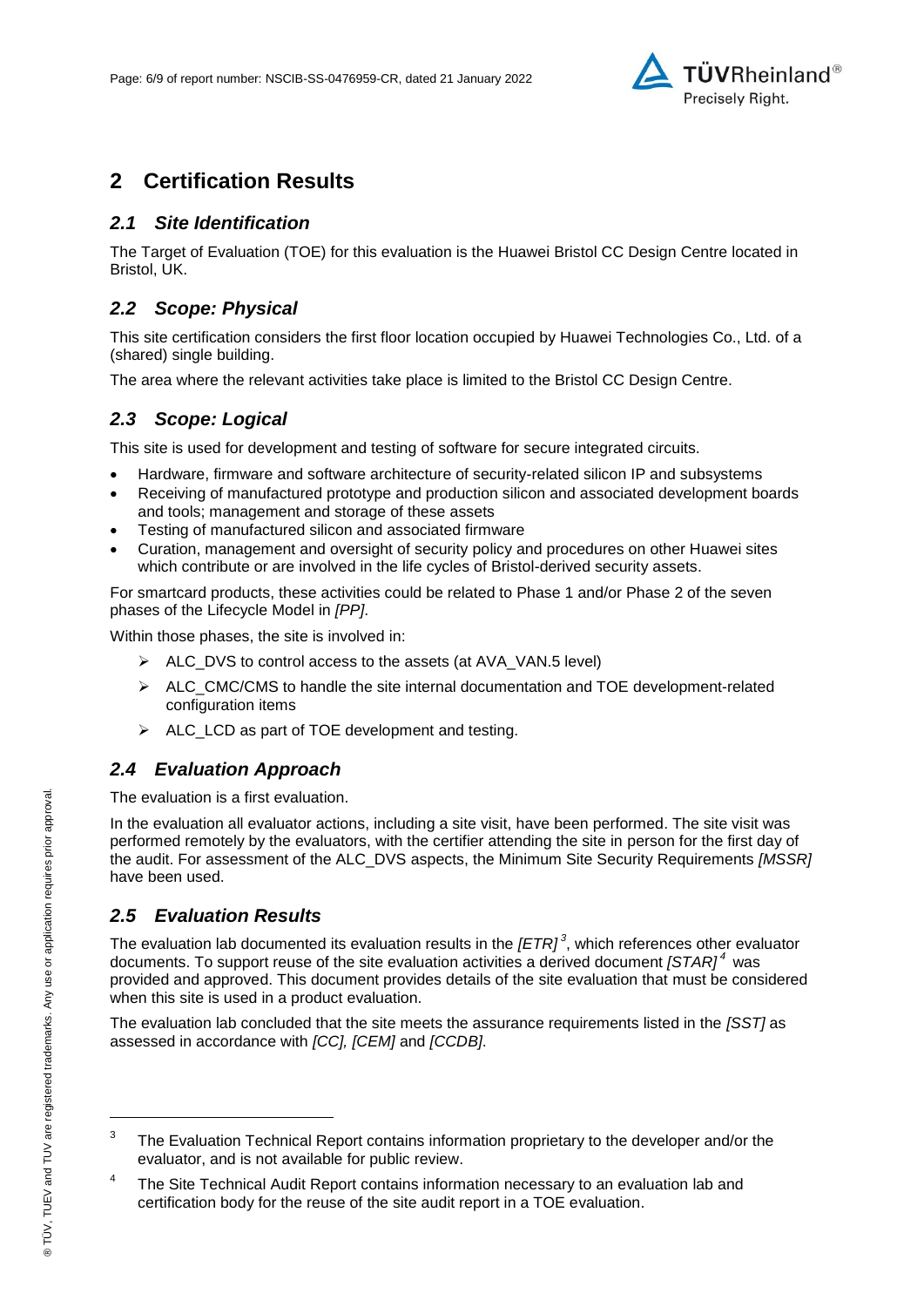

#### *2.6 Comments/Recommendations*

The Site Security Target *[SST]* contains necessary information about the usage of the site. During a product evaluation, the evidence for fulfilment of the Assumptions listed in the *[SST]* shall be examined by the evaluator of the product when reusing the results of this site evaluation.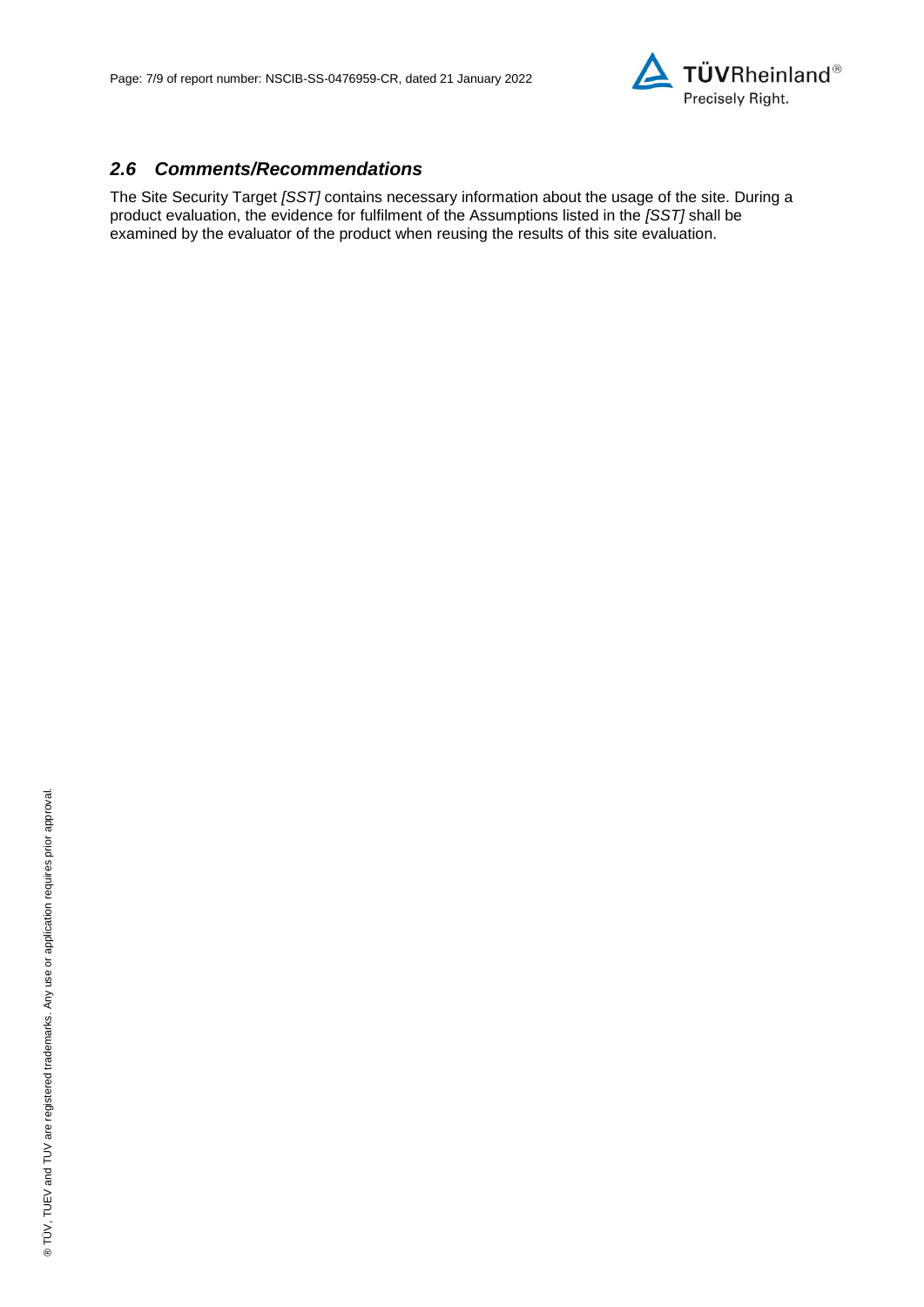

# **3 Site Security Target**

The Site Security Target - [Huawei Bristol CC Design Centre, Version 4, 17 January](#page-8-0) 2022 *[SST]* is included here by reference.

Please note that for the need of publication a public version *[SST-lite]* has been created and verified according to *[ST-SAN]*.

### **4 Definitions**

This list of acronyms and definitions contains elements that are not already defined by the CC or CEM:

| ΙT           | Information Technology                                          |
|--------------|-----------------------------------------------------------------|
| <b>ITSEF</b> | <b>IT Security Evaluation Facility</b>                          |
| JIL          | Joint Interpretation Library                                    |
| <b>MSSR</b>  | Minimum Site Security Requirements                              |
| <b>NSCIB</b> | Netherlands Scheme for Certification in the area of IT Security |
| <b>TOE</b>   | <b>Target of Evaluation</b>                                     |